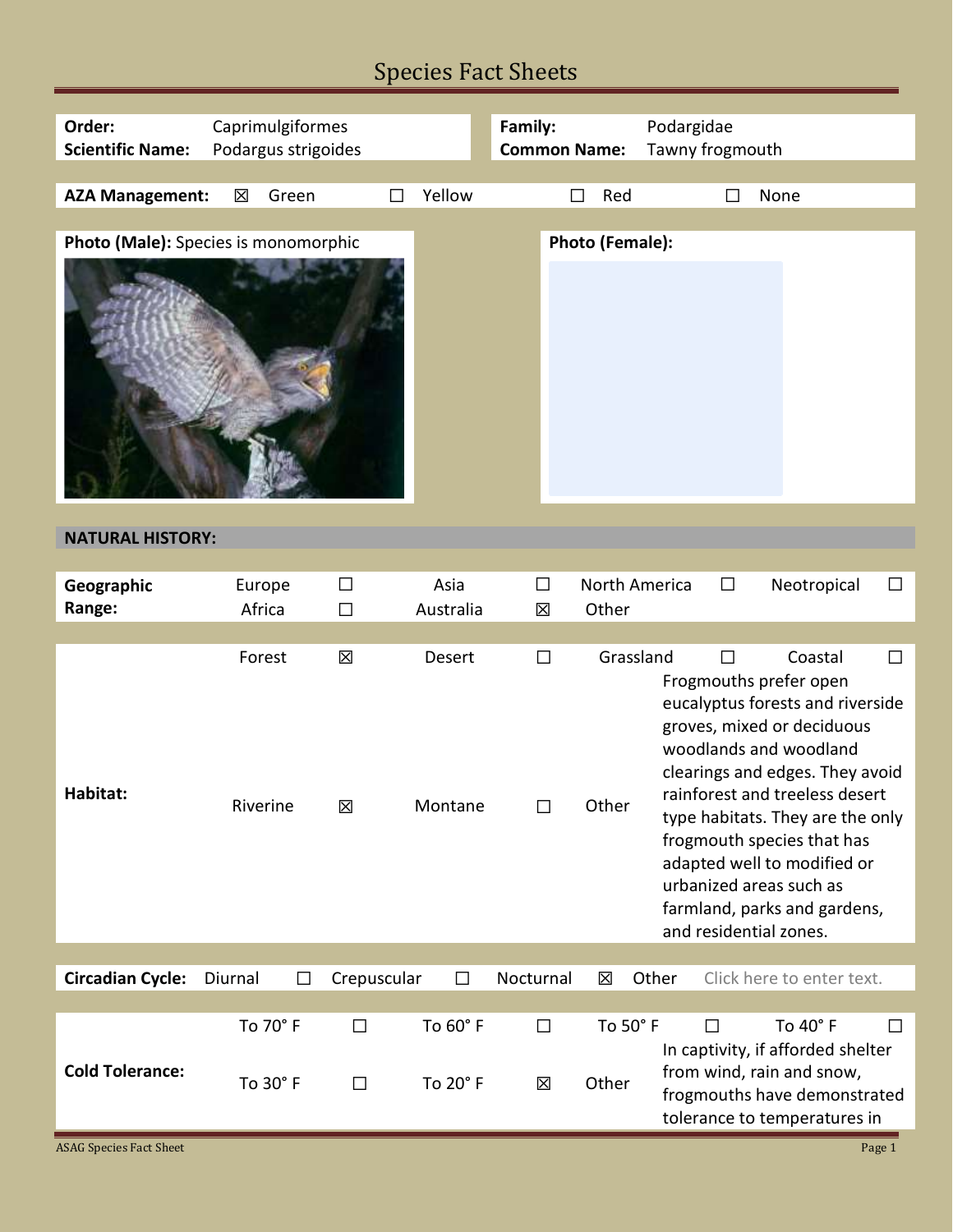|                                                                                                                                                                                                    |                                                                                                  |                                     |        |                                          |                      |           | strategy.                                                                                                 | the high teens (F) for extended<br>periods of time (1 week). In the<br>wild, frogmouths use bouts of<br>torpor (a state of lowered<br>physiological activity typically<br>characterized by reduced<br>metabolism, heart rate,<br>respiration, and body<br>temperature) at night as a<br>means of conserving energy<br>during periods of cold, winter<br>temperatures when<br>invertebrate food may be less<br>available. They are one of the<br>largest birds known to use this |        |  |
|----------------------------------------------------------------------------------------------------------------------------------------------------------------------------------------------------|--------------------------------------------------------------------------------------------------|-------------------------------------|--------|------------------------------------------|----------------------|-----------|-----------------------------------------------------------------------------------------------------------|---------------------------------------------------------------------------------------------------------------------------------------------------------------------------------------------------------------------------------------------------------------------------------------------------------------------------------------------------------------------------------------------------------------------------------------------------------------------------------|--------|--|
|                                                                                                                                                                                                    |                                                                                                  |                                     |        |                                          |                      |           |                                                                                                           |                                                                                                                                                                                                                                                                                                                                                                                                                                                                                 |        |  |
| <b>Heat Tolerance:</b>                                                                                                                                                                             |                                                                                                  | To 30° F                            | $\Box$ | To 50° F                                 | $\Box$               | To 70° F  |                                                                                                           | To 90° F<br>$\Box$                                                                                                                                                                                                                                                                                                                                                                                                                                                              | $\Box$ |  |
|                                                                                                                                                                                                    |                                                                                                  | To 110° F                           | X      | Other                                    |                      |           |                                                                                                           | Dependent upon many variables, but species is generally<br>heat tolerant. Over 90 deg F, sufficient shade and or                                                                                                                                                                                                                                                                                                                                                                |        |  |
|                                                                                                                                                                                                    |                                                                                                  |                                     |        |                                          |                      |           |                                                                                                           | misting should be provided for relief from heat.                                                                                                                                                                                                                                                                                                                                                                                                                                |        |  |
|                                                                                                                                                                                                    |                                                                                                  |                                     |        |                                          |                      |           |                                                                                                           |                                                                                                                                                                                                                                                                                                                                                                                                                                                                                 |        |  |
| Diet:                                                                                                                                                                                              |                                                                                                  | Frugivore                           | $\Box$ | Carnivore                                | 区                    | Piscivore | □                                                                                                         | Insectivore                                                                                                                                                                                                                                                                                                                                                                                                                                                                     | 区      |  |
|                                                                                                                                                                                                    |                                                                                                  | Nectivore                           | $\Box$ | Omnivore                                 | □                    | Folivore  | □                                                                                                         | Other (Add Below)                                                                                                                                                                                                                                                                                                                                                                                                                                                               | $\Box$ |  |
|                                                                                                                                                                                                    |                                                                                                  | <b>Captive Dietary Needs:</b>       |        |                                          |                      |           |                                                                                                           |                                                                                                                                                                                                                                                                                                                                                                                                                                                                                 |        |  |
| Frogmouths are primarily insectivorous. Large insects, such as grasshoppers and beetles, seem to be                                                                                                |                                                                                                  |                                     |        |                                          |                      |           |                                                                                                           |                                                                                                                                                                                                                                                                                                                                                                                                                                                                                 |        |  |
|                                                                                                                                                                                                    |                                                                                                  |                                     |        |                                          |                      |           | favored, but small vertebrates such as frogs, lizards, small rodents, are also taken. Similar to birds of |                                                                                                                                                                                                                                                                                                                                                                                                                                                                                 |        |  |
|                                                                                                                                                                                                    |                                                                                                  |                                     |        |                                          |                      |           |                                                                                                           | prey, indigestible components of the diet (hair, exoskeletons, etc.) are regurgitated in the form of a                                                                                                                                                                                                                                                                                                                                                                          |        |  |
|                                                                                                                                                                                                    | cast. Frogmouths hunt by scanning the ground for prey from low perches (branches, stumps, posts, |                                     |        |                                          |                      |           |                                                                                                           |                                                                                                                                                                                                                                                                                                                                                                                                                                                                                 |        |  |
| etc) throughout their territory. When prey is located, they glide down and pounce on it, snap it up in                                                                                             |                                                                                                  |                                     |        |                                          |                      |           |                                                                                                           |                                                                                                                                                                                                                                                                                                                                                                                                                                                                                 |        |  |
| their strong bill, and sometimes return to the same perch where the item is consumed. Large prey is<br>often beaten against a perch prior to being eaten (a habit shared by Laughing kookaburras). |                                                                                                  |                                     |        |                                          |                      |           |                                                                                                           |                                                                                                                                                                                                                                                                                                                                                                                                                                                                                 |        |  |
| Based on this information, it is recommended that captive diets consist primarily of insects with                                                                                                  |                                                                                                  |                                     |        |                                          |                      |           |                                                                                                           |                                                                                                                                                                                                                                                                                                                                                                                                                                                                                 |        |  |
|                                                                                                                                                                                                    |                                                                                                  | smaller amounts of half-grown mice. |        |                                          |                      |           |                                                                                                           |                                                                                                                                                                                                                                                                                                                                                                                                                                                                                 |        |  |
|                                                                                                                                                                                                    |                                                                                                  |                                     |        |                                          |                      |           |                                                                                                           |                                                                                                                                                                                                                                                                                                                                                                                                                                                                                 |        |  |
| Life Expectancy in the Wild:                                                                                                                                                                       |                                                                                                  |                                     | Males: | wild birds.                              | No published data on |           | Females:                                                                                                  | No published data on<br>wild birds.                                                                                                                                                                                                                                                                                                                                                                                                                                             |        |  |
|                                                                                                                                                                                                    |                                                                                                  |                                     |        |                                          |                      |           |                                                                                                           |                                                                                                                                                                                                                                                                                                                                                                                                                                                                                 |        |  |
| Life Expectancy in Captivity:                                                                                                                                                                      |                                                                                                  | Males:                              |        | Up to 20-30 years,<br>possibly up to 40. |                      | Females:  | Up to 20-30 years,<br>possibly up to 40.                                                                  |                                                                                                                                                                                                                                                                                                                                                                                                                                                                                 |        |  |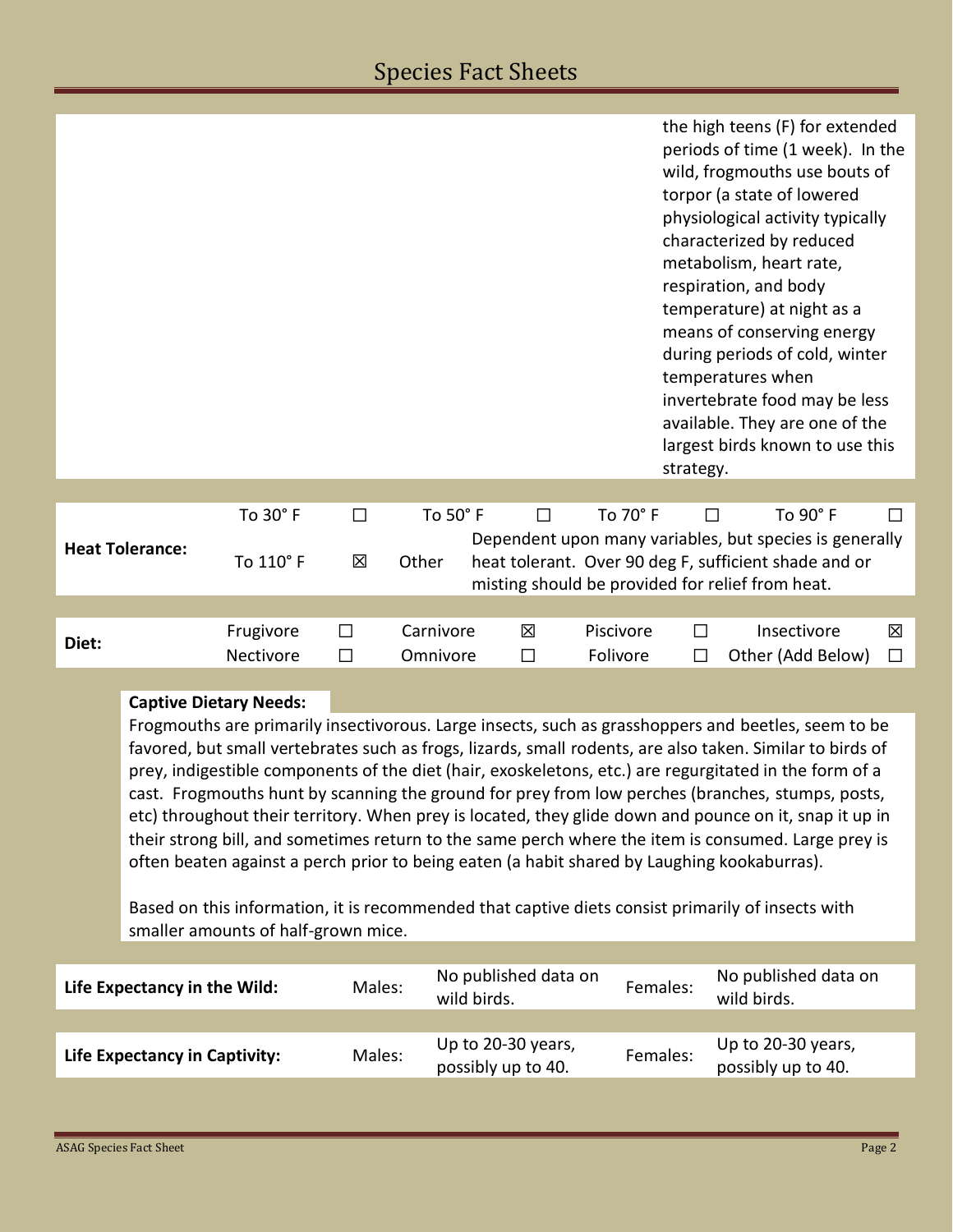## Species Fact Sheets

| <b>BREEDING INFORMATION:</b>         |                                                                                                                                                                                                 |                                                                                                                                                                                                                                                                                                                                                                                                                                                                                                                                                                                                                                                                                                                                                                                     |                                                          |  |                          |        |                                                                                                                                                                                                                                                                                                    |  |  |
|--------------------------------------|-------------------------------------------------------------------------------------------------------------------------------------------------------------------------------------------------|-------------------------------------------------------------------------------------------------------------------------------------------------------------------------------------------------------------------------------------------------------------------------------------------------------------------------------------------------------------------------------------------------------------------------------------------------------------------------------------------------------------------------------------------------------------------------------------------------------------------------------------------------------------------------------------------------------------------------------------------------------------------------------------|----------------------------------------------------------|--|--------------------------|--------|----------------------------------------------------------------------------------------------------------------------------------------------------------------------------------------------------------------------------------------------------------------------------------------------------|--|--|
|                                      |                                                                                                                                                                                                 |                                                                                                                                                                                                                                                                                                                                                                                                                                                                                                                                                                                                                                                                                                                                                                                     |                                                          |  |                          |        |                                                                                                                                                                                                                                                                                                    |  |  |
| <b>Age at Sexual Maturity:</b>       |                                                                                                                                                                                                 | Males:<br>1 year                                                                                                                                                                                                                                                                                                                                                                                                                                                                                                                                                                                                                                                                                                                                                                    |                                                          |  | Females:                 | 1 year |                                                                                                                                                                                                                                                                                                    |  |  |
|                                      |                                                                                                                                                                                                 |                                                                                                                                                                                                                                                                                                                                                                                                                                                                                                                                                                                                                                                                                                                                                                                     |                                                          |  |                          |        |                                                                                                                                                                                                                                                                                                    |  |  |
| <b>Courtship Displays:</b>           |                                                                                                                                                                                                 |                                                                                                                                                                                                                                                                                                                                                                                                                                                                                                                                                                                                                                                                                                                                                                                     | No published information; Not well understood or studied |  |                          |        |                                                                                                                                                                                                                                                                                                    |  |  |
| <b>Nest Site Description:</b>        |                                                                                                                                                                                                 | Nests consist of a loose assemblage of small sticks and other assorted items<br>such as pieces of bark, grasses, and even cobwebs. Fresh plant material<br>(i.e. leafy branches) may also be used. Nests are typically placed in the fork<br>of a large, horizontal branch. The pair may continue to add nesting<br>material to the nest even after eggs have been laid. The same nest site may<br>be used year after year. In captivity, stick wreaths may be used to form an<br>artificial nest on an elevate platform 4-6 feet off the ground.                                                                                                                                                                                                                                   |                                                          |  |                          |        |                                                                                                                                                                                                                                                                                                    |  |  |
|                                      |                                                                                                                                                                                                 |                                                                                                                                                                                                                                                                                                                                                                                                                                                                                                                                                                                                                                                                                                                                                                                     |                                                          |  |                          |        |                                                                                                                                                                                                                                                                                                    |  |  |
| <b>Clutch Size, Egg Description:</b> |                                                                                                                                                                                                 | A clutch of 1-3 elliptical, white eggs are laid on 1-3 day intervals.                                                                                                                                                                                                                                                                                                                                                                                                                                                                                                                                                                                                                                                                                                               |                                                          |  |                          |        |                                                                                                                                                                                                                                                                                                    |  |  |
| <b>Incubation Period:</b>            | 26-30 days. The male<br>incubates the eggs during<br>daylight hours and is relieved<br>by the female at night. At<br>night, the incubating bird is<br>regularly fed by its mate at<br>the nest. |                                                                                                                                                                                                                                                                                                                                                                                                                                                                                                                                                                                                                                                                                                                                                                                     |                                                          |  | <b>Fledgling Period:</b> |        | 25-35 days of age, although<br>in the wild chicks sometimes<br>fall or get displaced from the<br>nest much earlier by wind or<br>other disturbances. One of<br>the adults will tend to a<br>prematurely fledged chick,<br>but mortality due to<br>predation can be high in<br>those circumstances. |  |  |
| <b>Parental Care:</b>                | Both parents care for the chick(s). Males typically brood the offspring                                                                                                                         |                                                                                                                                                                                                                                                                                                                                                                                                                                                                                                                                                                                                                                                                                                                                                                                     |                                                          |  |                          |        |                                                                                                                                                                                                                                                                                                    |  |  |
|                                      | during the day as the female remains perched close by.                                                                                                                                          |                                                                                                                                                                                                                                                                                                                                                                                                                                                                                                                                                                                                                                                                                                                                                                                     |                                                          |  |                          |        |                                                                                                                                                                                                                                                                                                    |  |  |
| <b>Chick Development:</b>            |                                                                                                                                                                                                 | At hatching, chicks are semi-altricial and covered in a dense white downy<br>plumage. At approximately 9 days of age, the chick's eyes begin to open.<br>Primary feather development begins at approximately 20 days of age.<br>Fledging occurs at 25-35 days of age, although in the wild chicks<br>sometimes fall or get displaced from the nest much earlier by wind or other<br>disturbances. One of the adults will tend to a prematurely fledged chick,<br>but mortality due to predation can be high in that circumstance. Fledglings<br>remain in close proximity to, and dependent upon, the adults for another 1-<br>2 weeks after leaving the nest. Young may live with the parents for several<br>months before dispersing, but the extent of that dispersal is unknown |                                                          |  |                          |        |                                                                                                                                                                                                                                                                                                    |  |  |
| <b>CAPTIVE HABITAT INFORMATION:</b>  |                                                                                                                                                                                                 |                                                                                                                                                                                                                                                                                                                                                                                                                                                                                                                                                                                                                                                                                                                                                                                     |                                                          |  |                          |        |                                                                                                                                                                                                                                                                                                    |  |  |

**Social Structure in the Wild:** Monogamous pairs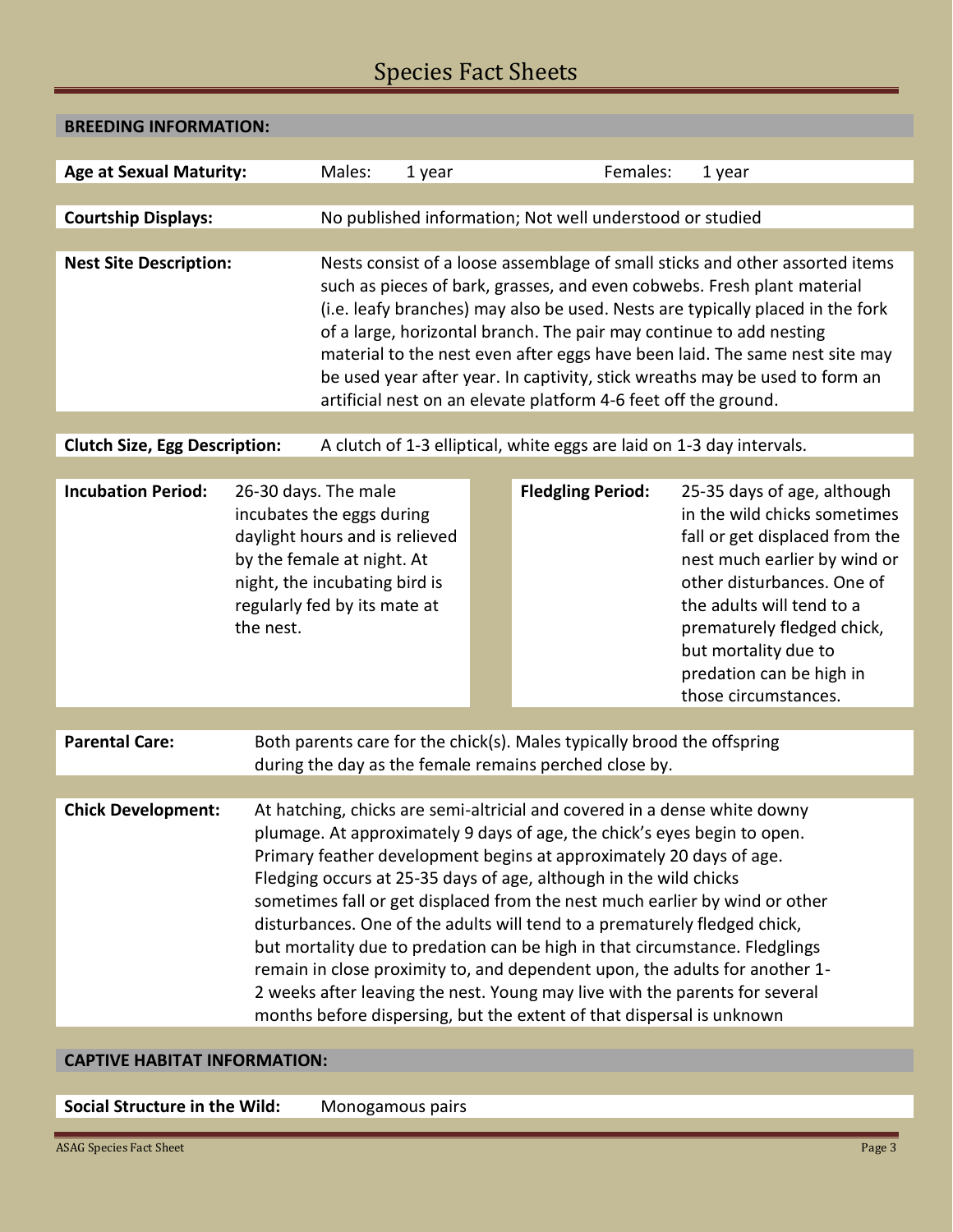## Species Fact Sheets

| <b>Social Structure in Captivity:</b><br>Monogamous pairs                                                                                                                                                                                                                                                                                                                                                                                                                                                                                                                                                                                                                                                                                                                                                                                                                                                                                                                                                                                                            |  |                                                                                                                                                                                                                                                                                                                                                    |                                                                                                                                                                                                                                                                                       |  |  |  |  |
|----------------------------------------------------------------------------------------------------------------------------------------------------------------------------------------------------------------------------------------------------------------------------------------------------------------------------------------------------------------------------------------------------------------------------------------------------------------------------------------------------------------------------------------------------------------------------------------------------------------------------------------------------------------------------------------------------------------------------------------------------------------------------------------------------------------------------------------------------------------------------------------------------------------------------------------------------------------------------------------------------------------------------------------------------------------------|--|----------------------------------------------------------------------------------------------------------------------------------------------------------------------------------------------------------------------------------------------------------------------------------------------------------------------------------------------------|---------------------------------------------------------------------------------------------------------------------------------------------------------------------------------------------------------------------------------------------------------------------------------------|--|--|--|--|
|                                                                                                                                                                                                                                                                                                                                                                                                                                                                                                                                                                                                                                                                                                                                                                                                                                                                                                                                                                                                                                                                      |  |                                                                                                                                                                                                                                                                                                                                                    |                                                                                                                                                                                                                                                                                       |  |  |  |  |
| 1 pair<br><b>Minimum Group Size:</b>                                                                                                                                                                                                                                                                                                                                                                                                                                                                                                                                                                                                                                                                                                                                                                                                                                                                                                                                                                                                                                 |  | <b>Maximum Group Size:</b>                                                                                                                                                                                                                                                                                                                         | Some institutions have<br>managed frogmouths in<br>small groups (typically<br>same age, same sex<br>cohorts), but caution<br>should be exercised<br>when attempting to do<br>so. In one case, 3<br>offspring remained with<br>their parents until the<br>following nesting<br>season. |  |  |  |  |
|                                                                                                                                                                                                                                                                                                                                                                                                                                                                                                                                                                                                                                                                                                                                                                                                                                                                                                                                                                                                                                                                      |  |                                                                                                                                                                                                                                                                                                                                                    |                                                                                                                                                                                                                                                                                       |  |  |  |  |
| Compatible in<br>Varies<br><b>Comments:</b><br><b>Mixed Species Exhibits:</b>                                                                                                                                                                                                                                                                                                                                                                                                                                                                                                                                                                                                                                                                                                                                                                                                                                                                                                                                                                                        |  | Frogmouths can be kept in mixed species exhibit<br>with caution. They can sometimes be intimidated<br>and harassed by more aggressive diurnal species,<br>and their nocturnal habits could be a potential<br>source of disturbance for diurnal cage mates. It is<br>recommended that breeding pairs be maintained<br>in their own dedicated space. |                                                                                                                                                                                                                                                                                       |  |  |  |  |
|                                                                                                                                                                                                                                                                                                                                                                                                                                                                                                                                                                                                                                                                                                                                                                                                                                                                                                                                                                                                                                                                      |  |                                                                                                                                                                                                                                                                                                                                                    |                                                                                                                                                                                                                                                                                       |  |  |  |  |
| The author recommends a minimum enclosure size of 10' x 10' x 8' for a pair of<br><b>Optimal Habitat Size:</b><br>frogmouths. Larger spaces are desirable to elicit a broader range of natural behaviors<br>and to allow sufficient room for flight.                                                                                                                                                                                                                                                                                                                                                                                                                                                                                                                                                                                                                                                                                                                                                                                                                 |  |                                                                                                                                                                                                                                                                                                                                                    |                                                                                                                                                                                                                                                                                       |  |  |  |  |
|                                                                                                                                                                                                                                                                                                                                                                                                                                                                                                                                                                                                                                                                                                                                                                                                                                                                                                                                                                                                                                                                      |  |                                                                                                                                                                                                                                                                                                                                                    |                                                                                                                                                                                                                                                                                       |  |  |  |  |
| Although frogmouths can be long-lived in captivity, their apparent<br><b>Management Challenges:</b><br>reproductive life span appears to be limited. Historically, few birds (of<br>either sex) have reproduced over the age of 17 years.<br>Frogmouths experience significant, seasonal weight fluctuations. In some<br>cases, birds may double their weight during the winter months. Post-breeding<br>food consumption increases dramatically. Frogmouths have<br>proven to be very adept at self-regulating their food intake and weights.<br>This species appears to be genetically hard-wired for extreme seasonal<br>weight fluctuations, and attempts to micromanage their weight and food<br>intake (as is typically done with raptors) should be avoided. For reasons<br>unknown, hand-feeding frogmouths has been a common husbandry<br>practice in AZA zoos. Transitioning healthy birds to self-feeding is<br>highly recommended in order to promote more natural behaviors and<br>allow for the natural, seasonal weight fluctuations mentioned above. |  |                                                                                                                                                                                                                                                                                                                                                    |                                                                                                                                                                                                                                                                                       |  |  |  |  |